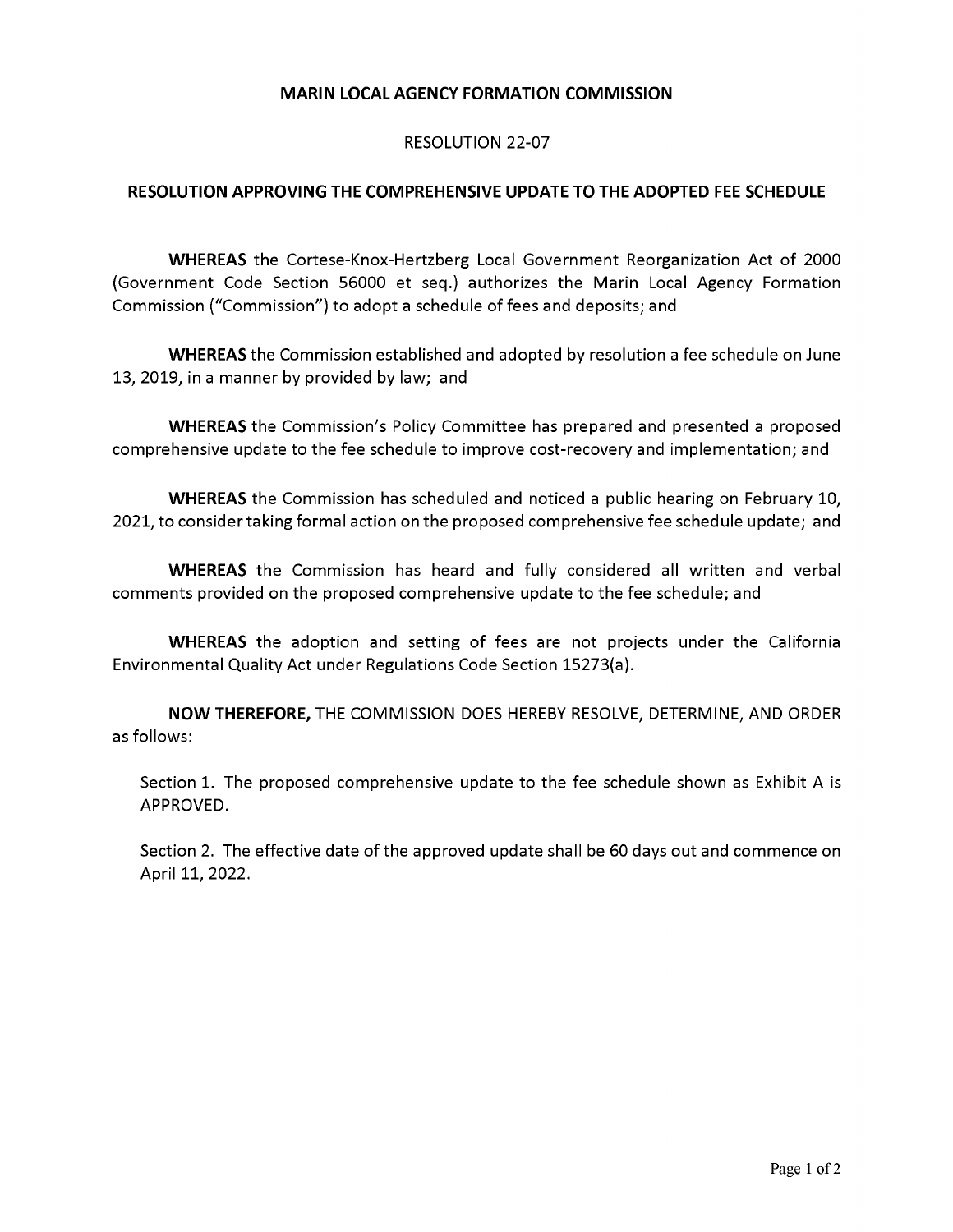**PASSED AND ADOPTED** by the Marin Local Agency Formation Commission on this 10<sup>th</sup> day of February, 2022, by the following vote:

| AYES: McEntee, Kious, Rodoni, Coler, Moody, Loder |  |
|---------------------------------------------------|--|
| NOES:                                             |  |
| ABSTAIN:                                          |  |
| ABSENT:                                           |  |

Savni McGenter

Sashi McEntee, Chair Marin LAFCo

ATTEST:

APPROVED AS TO FORM:

Wern Fried

Jason Fried, LAFCO Executive Officer

<u>Malathy Subramanian</u> Malathy Subramanian (Feb 14, 2022 13:31 PST)

Malathy Subramanian, LAFCo Counsel

Attachments to Resolution No. 22-07

1. Exhibit "A" - New Fee Schedule Language to be Added